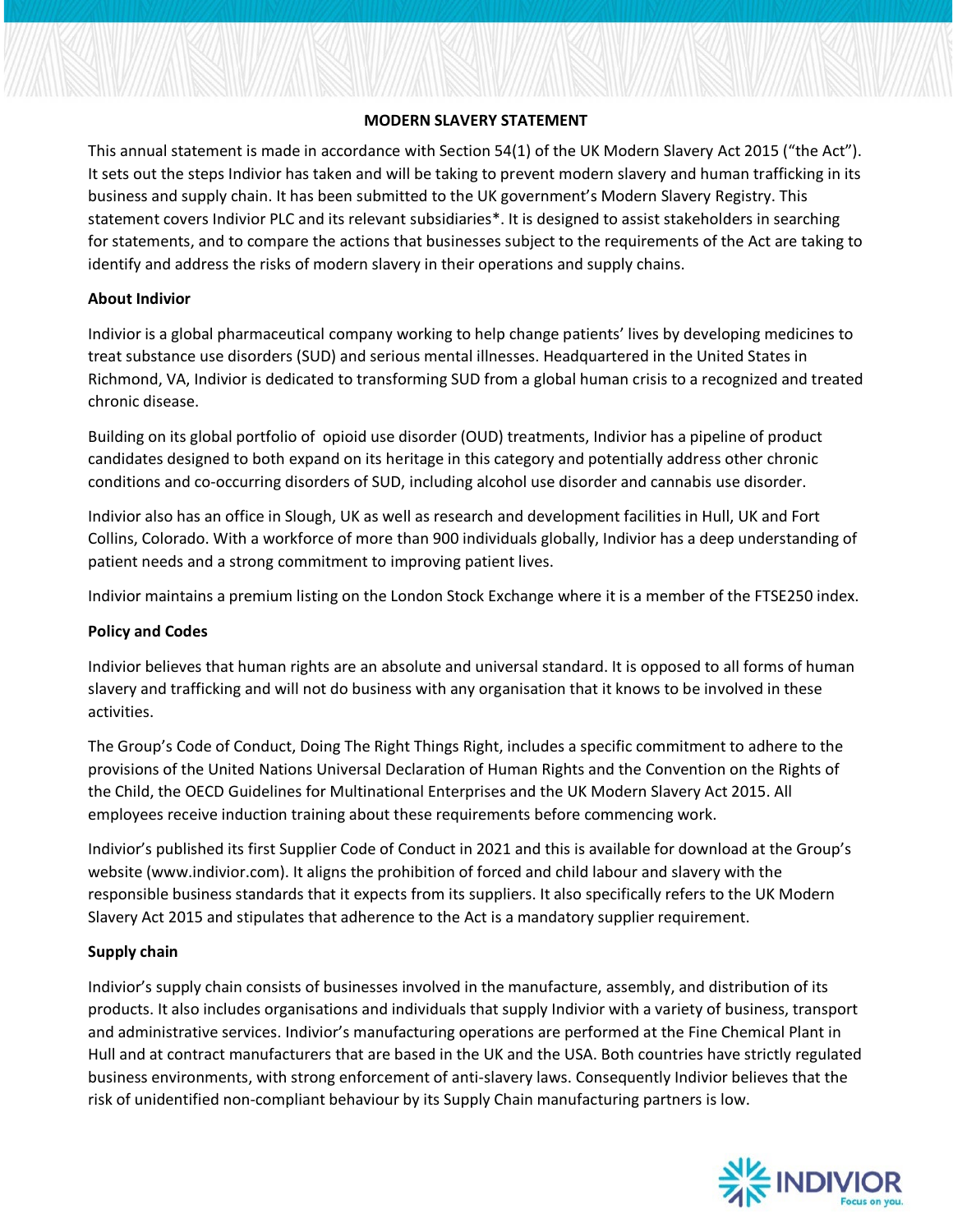## **Compliance reporting**

Indivior has in place various resources that enable suppliers to raise ethics questions and compliance concerns about Indivior's business activities or the conduct of its employees and contractors. Suppliers can raise questions or concerns directly with the Chief Integrity & Compliance Officer at Compliance@Indivior.com.

Another resource is the Indivior EthicsLine, an external telephone and web-based reporting resource available 24 hours a day, seven (7) days a week. Any matter reported to Integrity & Compliance or through the EthicsLine is treated as confidentially as possible and is shared only with workforce members who need to know about these matters for the purposes of an investigation and, if appropriate, corrective action.

## **Indivior Global Integrity and Compliance Program**

The Indivior Global Integrity & Compliance Program (ICP) has a multi-year strategy to drive continuous learning and evolution. The ICP applies a 'Learn, Adjust and Prevent' approach and has a multi-year strategy to guide continuous evolution.

Key ICP elements are;

- Optimization of written policies, procedures and standards of conduct;
- Administration of the ICP by the Chief Integrity and Compliance Officer and the Indivior Compliance Committee (comprised of the Executive Committee as members);
- **Workforce training and education;**
- Open lines of communication;
- **Fostering a culture of compliance and integrity;**
- Annual risk assessment process;
- **IFFELT** internal monitoring and auditing related to compliance;
- Whistleblowing helpline for reporting of concerns and related reviews and internal investigation process (also mentioned above);
- **EXECOM** Coaching and disciplinary processes, and
- Meeting the requirements of the 2020 Resolution Agreement between Indivior Inc. and Indivior PLC and the United States Attorney's Office for the Western District of Virginia and the United States Department of Justice's Consumer Protection Branch.

#### **Risk and response**

Indivior considers that the risk that slavery and human trafficking is taking place within its business or supply chain is low and has uncovered no evidence to indicate otherwise. Indivior will act immediately to redress any matter that indicates that this sort of activity is taking place.